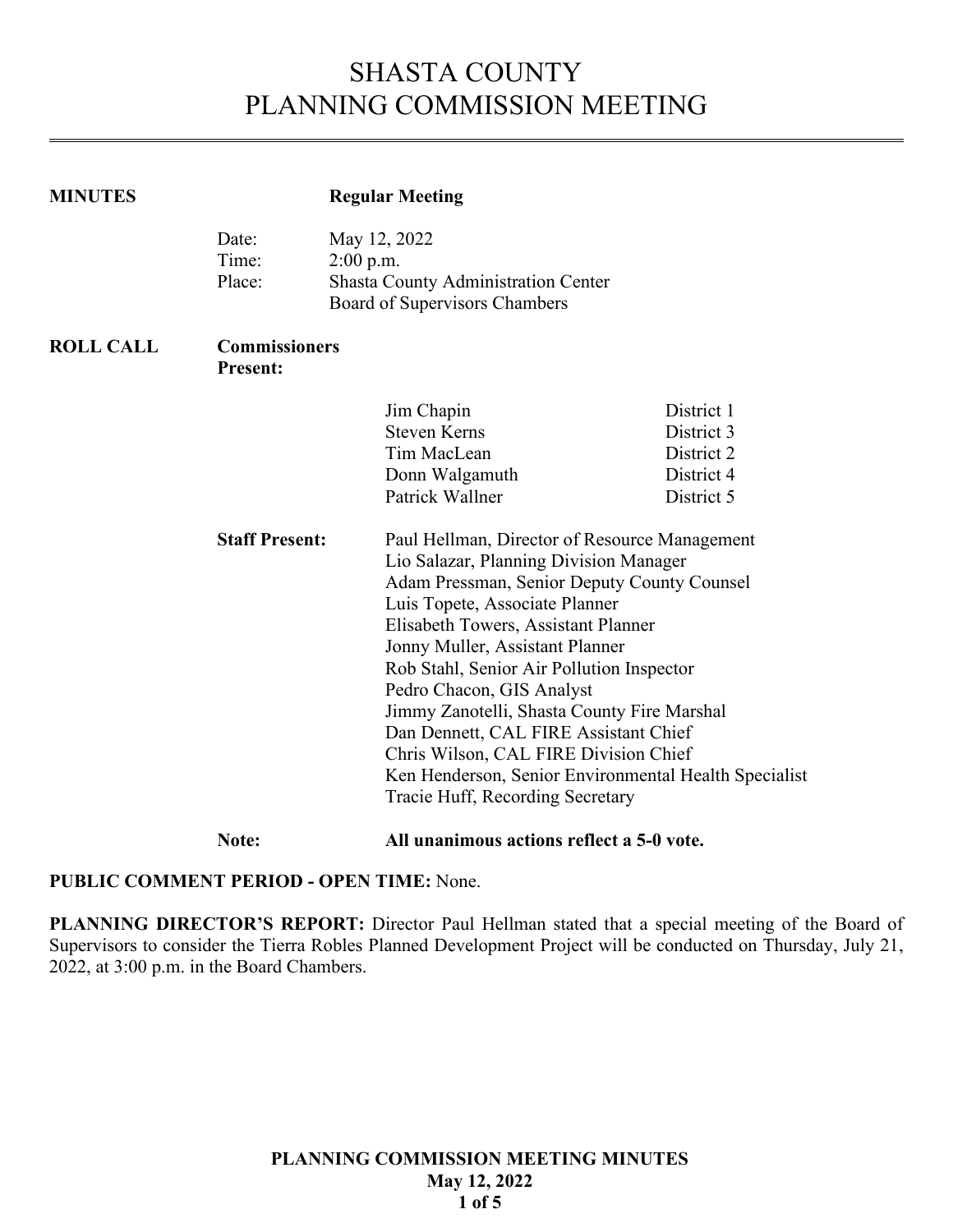## **REGULAR CALENDAR:**

## **R1: APPROVAL OF MINUTES:**

By motion made, seconded (Walgamuth/Wallner) and carried by a 3-0 vote with Commissioner Kerns and Commissioner MacLean abstaining, the Planning Commission approved the Minutes of April 6, 2022, as submitted.

By motion made, seconded (Chapin/Kerns) and carried unanimously, the Planning Commission approved the Minutes of April 14, 2022, as submitted.

**CONFLICT OF INTEREST DECLARATIONS:** Commissioner Kerns stated he had a conflict of interest on item R3 and Commissioner Walgamuth stated he had a conflict of interest on item R6.

## **Ex-parte Communications Disclosures:** None.

**R2: Use Permit 22-0003 (Dickinson):** Kevin and Danielle Dickinson have requested a use permit to legalize an existing Recreational Vehicle (RV) repair shop, installation services, RV sales, outdoor RV and trailer storage, and to construct a 2,560-sqaure-foot RV repair structure, landscaping, and other ancillary onsite improvements. The 0.77-acre project site is located at 18691 Old Oasis Road, Redding, CA 96003 (Assessor's Parcel Number 074-100-030), on the east side of Old Oasis Road, approximately 0.18 miles south of the intersection of Oasis Road and Old Oasis Road. Staff Planner: Elisabeth Towers.

Elisabeth Towers recommended that the item be continued to the next regularly scheduled meeting on June 9, 2022 to allow time for the applicant to complete the revised site plan and that the public hearing not be opened unless members of the public wish to speak on this item. Chair MacLean asked if any members of the public wished to speak on this item; there being none, Chair MacLean invited a motion from the commissioners.

By motion made and seconded (Chapin/Wallner), and carried unanimously, the Planning Commission continued this item to the June 9, 2022 Planning Commission meeting.

Commissioner Kerns left the chambers.

**R3 Use Permit 20-0008 (Compton):** Sonny Compton has requested a use permit to use an existing 720-squarefoot commercial building and fenced outdoor area as a garden supply retail store that would be served by nonconforming off-street parking. The request includes exceptions from the landscaping requirements of the Shasta County Code. The project is located on a 0.36-acre property on the north side of State Hwy 299 E, at the northwest corner of State Highway 299 E and Round Mountain Road at 29430 State Hwy 299 E, Round Mountain, CA 96084 (Assessor's Parcel Number 029-430-004). Staff Planner: Luis Topete.

Luis Topete presented the staff report and the commissioners asked questions. The public hearing was opened. There being no speakers, the public hearing was closed.

By motion made and seconded (Chapin/Wallner), and carried by a 4-0 vote, the Planning Commission adopted a resolution to: a) find that Use Permit 20-0008 is exempt from the California Environmental Quality Act (CEQA) pursuant to State CEQA Guidelines sections 15061(b)(3) and 15301; b) adopt the recommended findings listed in Resolution 2022-012; and c) approve Use Permit 20-0008, based on the recommended findings and subject to the conditions of approval set forth in Exhibit A to Resolution 2022-012.

#### **PLANNING COMMISSION MEETING MINUTES May 12, 2022 2 of 5**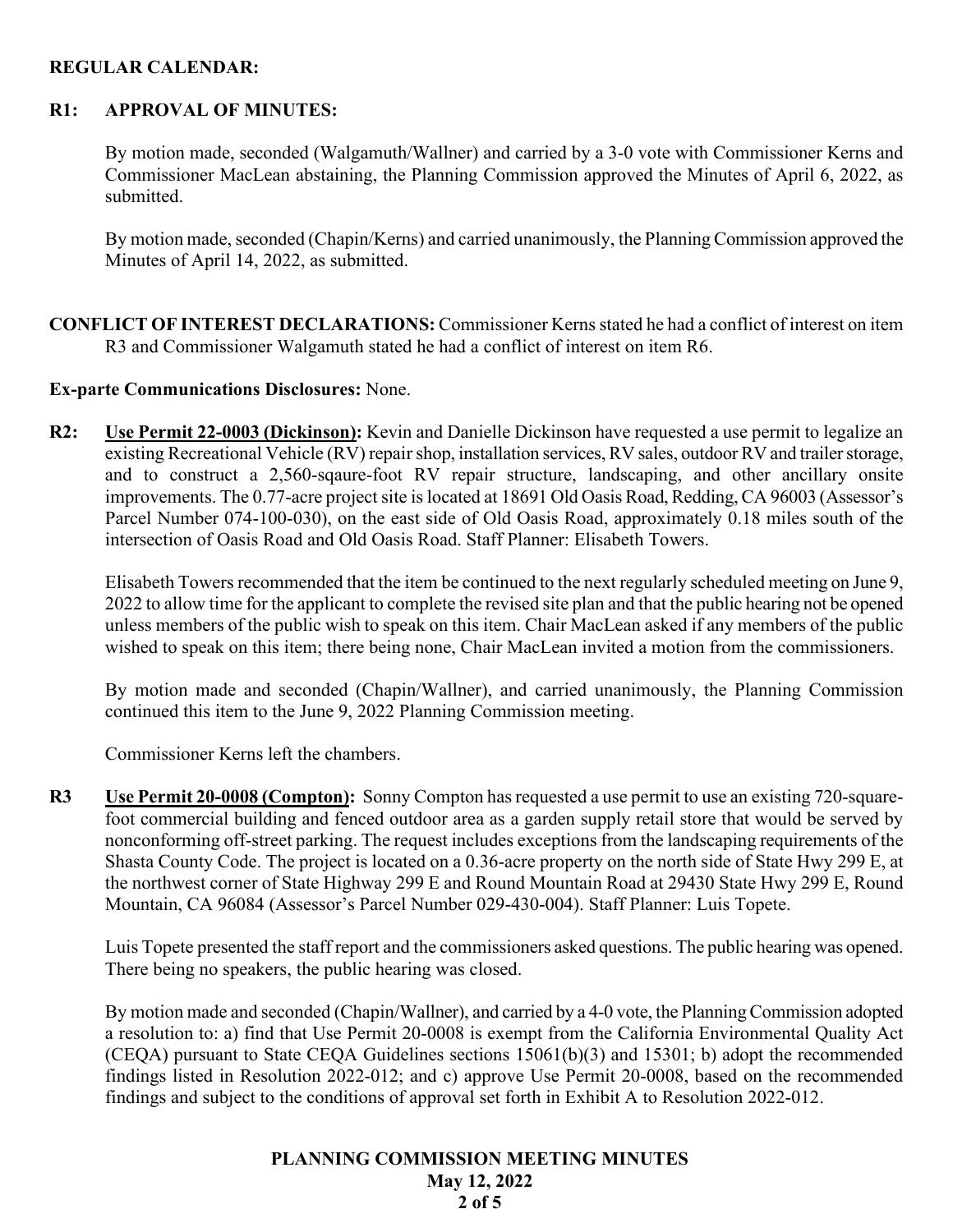Commissioner Kerns returned to the chambers.

**R4 Amendment 21-0003 (Lehigh Cement West, Inc):** Lehigh Cement West, Inc. has requested approval of Amendment 21-0003 to amend Use Permit 297-78 for the construction of a Fortera™ ReCarb™ Plant. The Fortera<sup>TM</sup> ReCarb<sup>TM</sup> process is a proprietary process that will utilize a portion of the carbon dioxide (CO<sub>2</sub>) emissions from the existing Lehigh cement kiln stack as feedstock to produce a Fortera proprietary patented product called Reactive Calcium Carbonate (RCC). The facility would produce approximately 15,000 tons of RCC over a time span of approximately 1.5 years and would then be decommissioned. This facility would not increase the production of the existing cement plant but would operate as a separate, temporary facility. The facility would be constructed within the existing facility boundary of Assessor's Parcel Number 307-030-002 located along the southwest border of the parcel. Consistent with the existing site, the facility would operate 24 hours per day, 7 days per week. Access to the facility site would be through the existing main gate of the Lehigh site located along Wonderland Boulevard. The plant includes structures that exceed the Mineral Resource (MR) zone district's 45-foot structural height limit. The project is located approximately 2 miles north of the intersection of Interstate 5 and Old Oregon Trail on the west side of Wonderland Boulevard in the Mountain Gate area at 15390 Wonderland Boulevard, Redding, CA 96003 (Assessor's Parcel Numbers 307- 020-002 and 307-030-002). Staff Planner: Luis A. Topete.

Luis Topete presented the staff report. The public hearing was opened. Ryan Gilliam, cofounder and CEO of Fortera<sup>™</sup>, made a presentation and answered questions from the commissioners. The following persons spoke in favor and in opposition to the proposal: Todd Jones, Steve Owens, Steve Fitch, Steve Johnson, Eric Schnitzler, and Christine Bragge. Mr. Gilliam addressed the public comments and Mr. Topete addressed visual and noise impacts. Jessie Rouse, Steve Owens, and Tony Yiampkis spoke in opposition to the proposal. Paul Hellman asked Rob Stahl to describe the Shasta County Air Quality Management District permitting process for the proposal. Mr. Stahl described the permitting and inspection processes that would be applicable to the proposal and answered questions from the Commission. Gary Cadd questioned the timing of the air quality impact analysis for the proposal. There being no additional speakers, the public hearing was closed. Staff addressed questions from the commissioners.

By motion made and seconded (Walgamuth/Chapin), and carried unanimously, the Planning Commission adopted a resolution to: a) adopt the California Environmental Quality Act (CEQA) determination of a Mitigated Negative Declaration; b) adopt the recommended findings listed in Resolution 2022-013; and c) approve Amendment 21-0003, based on the recommended findings and subject to the conditions of approval set forth in Exhibit A to Resolution 2022-013.

A recess was called at 3:24 and the meeting reconvened at 3:35.

**R5 Zone Amendment 22-0001 Regulation of Wind Energy Systems County-Wide Text Amendment (Shasta County) – Continued from April 14, 2022:** The Planning Commission will hold a public hearing to consider recommending that the Board of Supervisors adopt an ordinance amending Title 17, Zoning Plan, of the Shasta County Code (SCC) by adding SCC Section 17.88.335 to define and prohibit large wind energy systems within the unincorporated area of Shasta County, amending SCC Section 17.88.035 to modify the definition of, and development regulations for, small wind energy systems, and amending SCC Section 17.88.100 to exclude large wind energy systems from being a permissible public utility with the approval of a use permit. Staff Planner: Paul Hellman.

Paul Hellman presented the staff report. The public hearing was opened and the following persons spoke in favor and in opposition to the proposal: Cedric Twight, Steve Johnson, Radley Davis, Steve Fitch, Joseph Osa,

#### **PLANNING COMMISSION MEETING MINUTES May 12, 2022 3 of 5**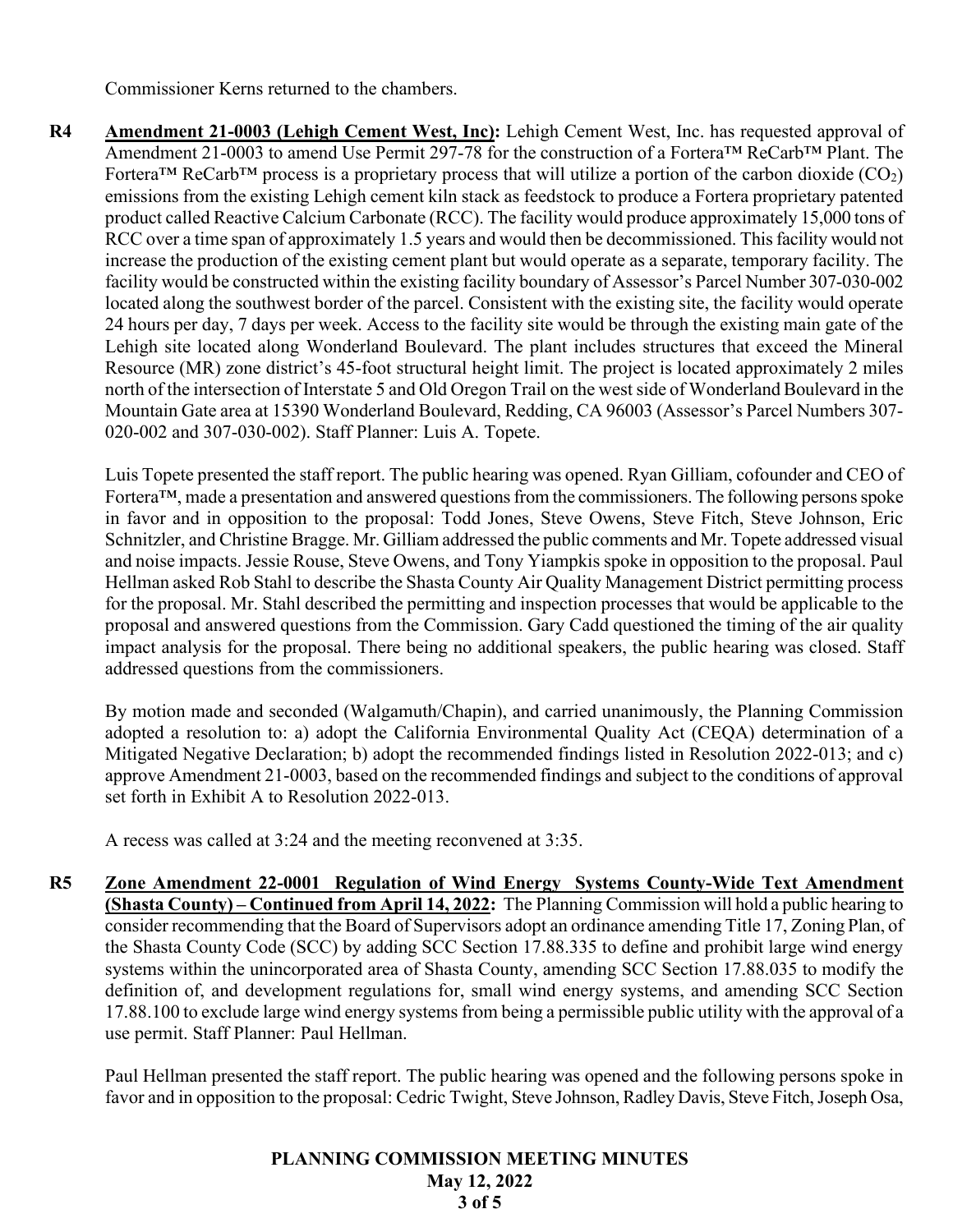Maggie Osa, John Vona, Bill Walker, Kelly Tanner, Jessie Rouse, Brandy McDaniels, Tony Yiampkis, and Gary Cadd. There being no additional speakers, the public hearing was closed. Each of the commissioners provided their thoughts regarding the proposal.

 By motion made and seconded (Kerns/Chapin), and carried by a 4-1 vote with Commissioner MacLean voting against the motion, the Planning Commission adopted a resolution recommending that the Shasta County Board of Supervisors: a) find that Zone Amendment 22-0001 is not subject to the California Environmental Quality Act (CEQA) for the reasons stated in Resolution 2022-014; b) adopt the recommended findings listed in Resolution 2022-014; and c) introduce, waive the reading of, and enact an ordinance to amend the Zoning Plan of the County of Shasta identified as Zone Amendment 22-0001.

Commissioner Walgamuth left the meeting.

A recess was called at 4:55 p.m. and the meeting reconvened at 5:02 p.m.

**R6 Appeal of Administrative Permit 21-0055 (Kelley):** William Kelley has requested approval of Administrative Permit 21-0055 to exceed the total combined residential accessory structure floor area limit of 2,500 square feet and the 20-foot height limit for accessory buildings within 50 feet of a property line for a proposed 2,080-square-foot, 25-foot-7-inch-tall RV garage located 31 feet from the north property line. The Director of Resource Management, after considering public comments and finding that the proposal meets all applicable criteria, approved Administrative Permit 21-0055 on April 19, 2022. Timely appeals of the Director's decision were filed by Mario Callegari and Jonathan Mulieri. The 2-acre project site is located at 20570 Chipeta Way, Redding, CA 96003 (Assessor's Parcel Number 306-640-001), on the east side of Bear Mountain Road, approximately 0.13 miles east of the intersection of Chipeta Way and Bear Mountain Road. Staff Planner: Jonathan Muller.

Lio Salazar presented the staff report.

A recess was called at 5:24 p.m. and the meeting reconvened at 5:40 p.m.

Mr. Salazar responded to a question from Commissioner Kerns regarding the requirement for the applicant to prepare a landscape plan.

The public hearing was opened. The appellants, Mario Callegari and Jonathan Mulieri, the applicant, William Kelley, and Kenny Nachman addressed the Commission. There being no additional speakers, the public hearing was closed. Commissioner Chapin asked why the proposal does not require a variance. Paul Hellman explained that the Zoning Plan allows for certain deviations with the approval of an administrative permit, such as those proposed by the applicant, and that other types of deviations require either a use permit or a variance. Mr. Hellman explained that administrative permits allowing for deviations from the standards of the Zoning Plan are very common and that appeals are very rare. Commissioner Wallner inquired about the code violation complaint form provided to the commissioners. Assistant Planner Jonathan Muller addressed the complaint regarding work commencing prior to issuance of a building permit. The commissioners discussed the item further and agreed that they did not have a sufficient amount of time to review the materials presented by the applicant and the appellants during the meeting. Commissioners Kerns and Chapin encouraged the parties to work together and attempt to reach a compromise.

By motion made and seconded (Wallner/Chapin), and carried by a 4-0 vote, the Planning Commission continued this item to the June 9, 2022 Planning Commission meeting.

## **PLANNING COMMISSION MEETING MINUTES May 12, 2022 4 of 5**